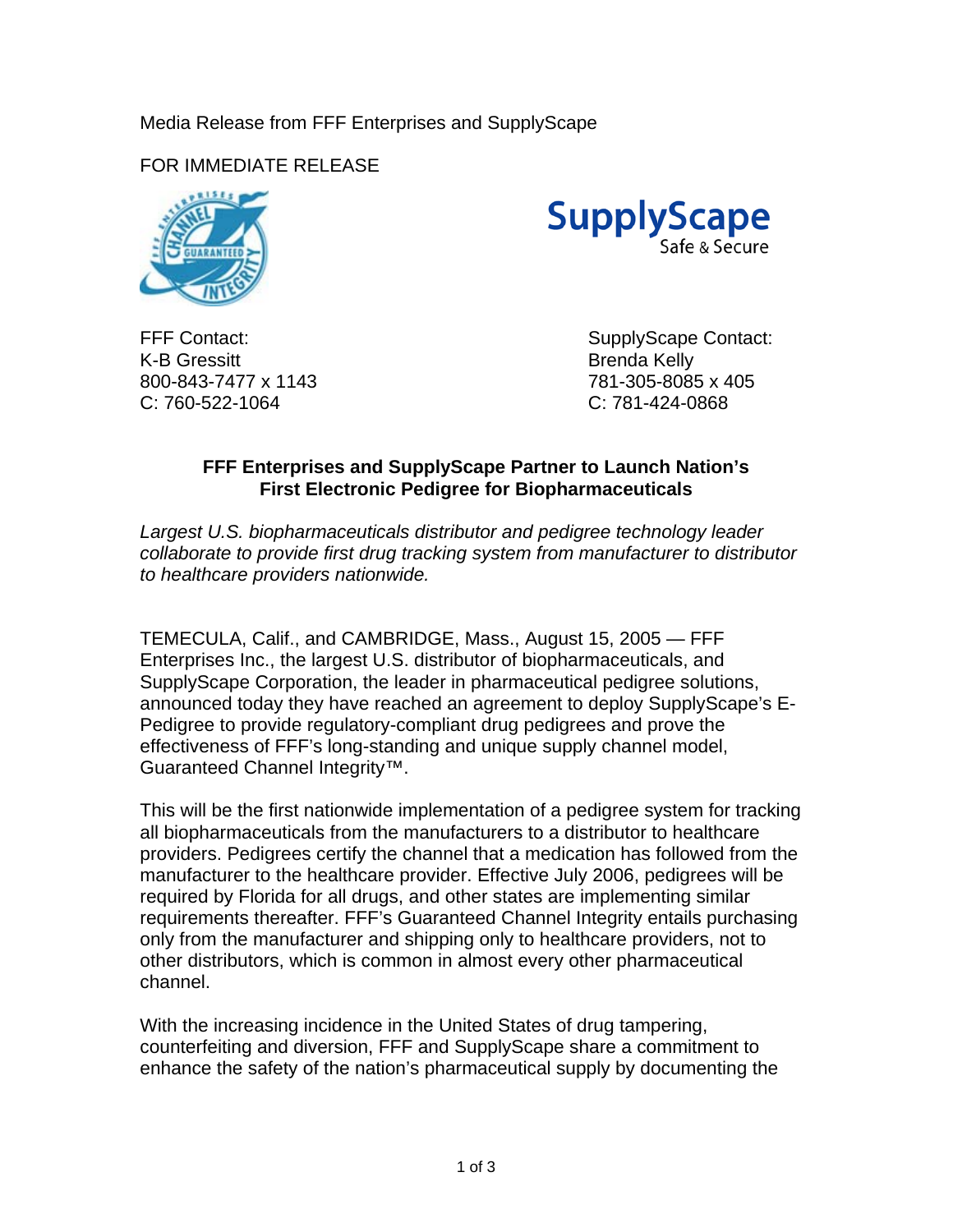security of FFF's distribution practices with certified universal electronic pedigrees.

"SupplyScape's comprehensive pedigree system is a significant addition to FFF's channel integrity services offering," said Patrick M. Schmidt, CEO and president of FFF. "We launched our own drug channel tracing system over a year ago, while the industry was contemplating implementing a pedigree solution. But patients cannot wait any longer for the assurance that their medications are safe. We are excited to partner with SupplyScape, because while others only pay lip service to channel integrity, we practice it."

Over the last two years, SupplyScape has provided the industry leadership to define an open, universal pedigree solution that works for all drugs today and RFID tagged drugs that may be available in the future.

"Our partnership with FFF Enterprises is a natural one," said Shabbir Dahod, president and CEO of SupplyScape Corporation. "We provide the most mature solution leading to rapid deployment of a safe and secure supply chain, and FFF Enterprises differentiates itself with its unique business approach of providing distribution with the highest integrity. We believe our combined efforts are improving the quality of healthcare for millions of Americans by keeping their drugs safer."

As more healthcare providers become aware of the increasing risks to the U.S. drug supply, they are seeking safer distribution methods. According to FFF customer Christopher Lomax, Pharm D., Director-Pharmacy Services, Children's Hospital Los Angeles, "After learning that the majority of U.S. drug supply channels are vulnerable to counterfeiters and shady secondary distributors, I am all the more convinced that FFF's channel is the safest way – maybe the only secure way – to move biopharmaceuticals from the manufacturer to the healthcare provider. Pedigrees will help indicate which biopharmaceutical sources can be trusted and which cannot. The nation deserves a safe drug supply for our patients and our families."

FFF's vice president of technology, Bob Coates, was impressed by SupplyScape's reputation for technology excellence. "As the innovator of electronic pedigree, SupplyScape packs its extensive knowledge into its robust and highly scalable pedigree software solution," said Coates. "By using the open and free universal interchange format to transmit the pedigrees, we will take our channel integrity commitment to a whole new level and quickly comply with the regulations and timelines for Florida, California and Indiana, and be ready to immediately comply with the pending legislation in 23 other states."

"What's more," added Schmidt, "SupplyScape knows how to get business value from pedigrees. Our partnership with SupplyScape will position our manufacturer partners and FFF to reap a strategic return on our pedigree investment."